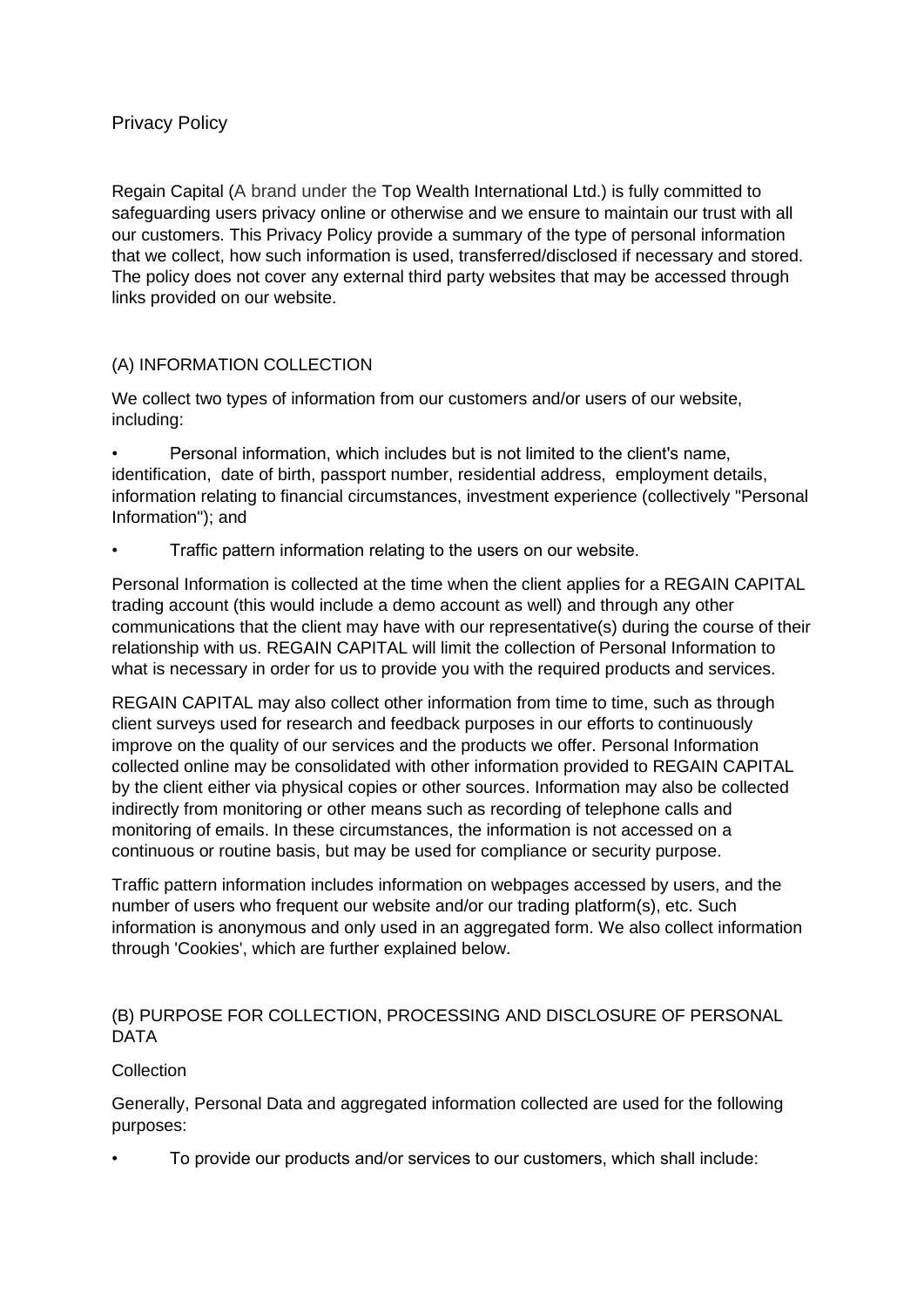• the execution or administration of any transaction(s) requested and/or authorized by our customers;

the maintenance, servicing and/or termination of our customers' accounts;

• To enhance the content and user experience of our website and to notify our customers of such enhancements/upgrades/updates

• To disseminate/distribute information for marketing purposes about products and/or services offered that are similar or related to the products and/or services provided or previously provided to the client. (Do note that the client is always able to contact us to stop receiving such information via the unsubscribe facility or to contact us accordingly.)

• For legal and compliance reasons on our part under applicable laws, which shall include:

• conduct of due diligence procedures for the opening of accounts and ongoing monitoring purposes;

• other monitoring and compliance procedures in line with our internal risk management procedures, audit/financial accounting and for management reporting purposes;

- execution of bank withdrawals and/or deposits;
- enforcement of legal rights;

where information is to be disclosed to law enforcement agencies and other relevant authorities for crime prevention and detection purposes;

### Processing and Disclosure

Please note that REGAIN CAPITAL may share, process and disclose Personal Information under the following circumstances:

• disclosure to our parent company and/or group companies, who are permitted to use, process and/or disclose Personal Information for a valid business or legal purpose, including:

• the execution or administration of any transaction(s) requested and/or authorized by our customers;

the maintenance, servicing and/or termination of our customers' accounts;

• disclosure to business partners or third-party service providers on a need-to-know basis who would be bound by non-disclosure agreements to the extent as set out in the agreements unless otherwise permitted by law – this may include verification of your identity and the authenticity of the supporting documents provided as evidence of your identity via relevant government bodies, credit reporting agencies and/or any other agencies;

• disclosure to REGAIN CAPITAL's legal counsels, accountants, auditors, and any other professional consultants;

• disclosure to persons with legal/beneficiary interest to the client's account, including persons who are acting in a fiduciary, authorized representative and/or legal capacity;

• disclosure as required by law and/or any applicable legal requirement(s) (including towards the prevention of any fraudulent, illegal or unlawful transaction, claim or liability) to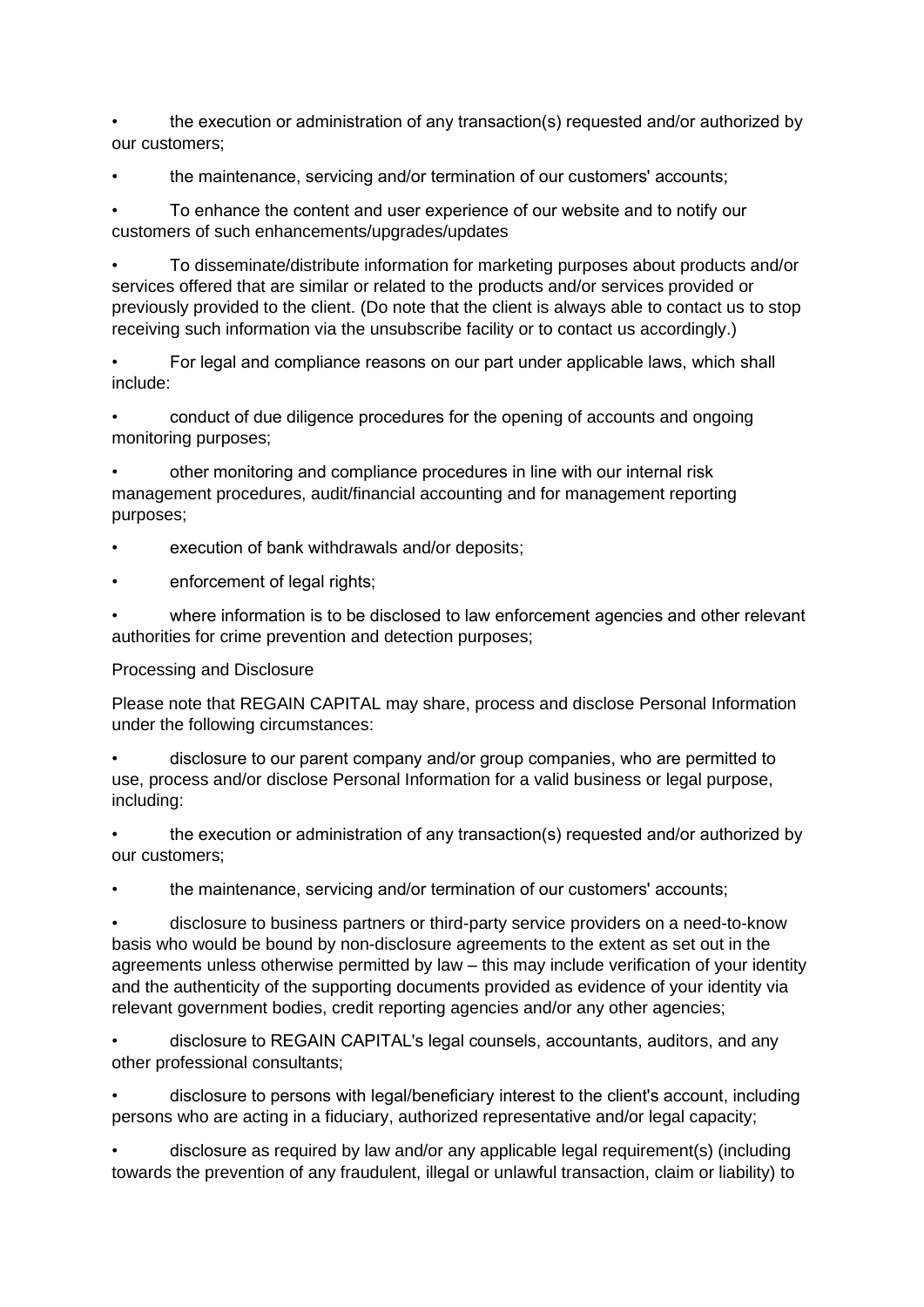governmental, regulatory and/or law enforcement agencies and/or in compliance with any judicial process and assistance rendered for any legal and/or regulatory investigations;

Please note that REGAIN CAPITAL may also share and/or disclose non-personal and nonindividualistic information in the aggregate or anonymized form with third-party service providers for business purposes.

REGAIN CAPITAL does NOT share, process or disclose Personal Information to business partners or third-party service providers for marketing purposes.

### (C) TRANSFER OF PERSONAL INFORMATION OVERSEAS

To the extent that REGAIN CAPITAL may need to transfer Personal Information outside of Canada (such as for data storage, data management and/or consolidation purposes), whether to our parent company, group companies, business partners or third-party service providers or simply to data storage facilities, we shall do so in accordance with the Personal Data (Privacy) Ordinance (Cap 486) ("PDPO") and ensure that the standard of protection applied to Personal Information so transferred is comparable to the protection required under the PDPO.

### (D) CONSENT

REGAIN CAPITAL (including its employees, directors and/or representatives) is required by law to keep Personal Information strictly private and confidential, save and except as set out in this Privacy Policy, we will not disclose any Personal Information without having obtained your prior consent to do so, unless otherwise permitted by law.

Generally, when REGAIN CAPITAL requests for Personal Information in the course of providing you a service and/or product and where you provide us with such Personal Information, there is implied consent that you agree to provide us with your Personal Information in order for us to provide you with the requested service and/or product.

In some circumstances and as required by applicable law, we will seek your express consent when collecting your Personal Information. This is particularly where fresh consent is required for a new purpose in which your Personal Information will be used.

By providing Personal Information relating to a third party (such as (but not limited to) information of your spouse, children and/or parents) to us, you represent and warrant that the consent of that third party has been obtained for the collection, use and/or disclosure of the Personal Information for the purposes listed here.

You may withdraw your consent at any time by contacting us. However, please note that if you withdraw your consent to any or all purposes set out in this Privacy Policy and depending on the nature of your withdrawal request, this may (materially or otherwise) affect the way in which REGAIN CAPITAL is able to provide its service(s) and/or product(s) to you.

#### (E) RETENTION

Personal Information will be held for as long as it is necessary to fulfill the purpose for which it was collected, or as required or permitted by applicable law. REGAIN CAPITAL shall cease to retain Personal Information or remove the means by which Personal Information can be associated with particular customers, as soon as it is reasonable to assume that the purpose for which that Personal Information was collected is no longer valid and retention is no longer necessary for legal or business purposes.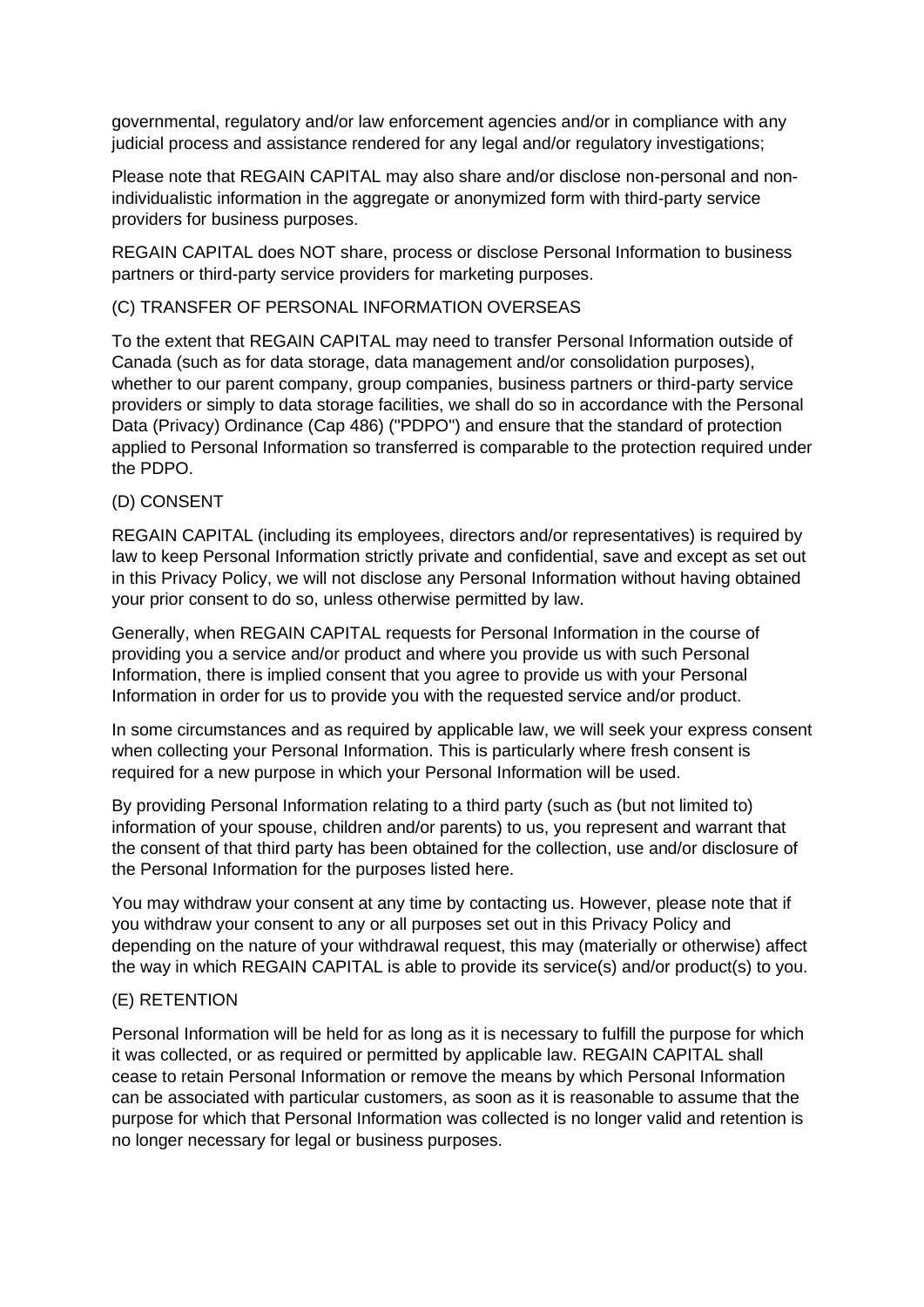## (F) CORRECTION AND ACCURACY

REGAIN CAPITAL endeavors to ensure that your Personal Information is as accurate and up-to-date as possible. We usually send out an annual reminder to our customers to inform us of any change to their Personal Information or business information. However, you may contact us at any time if you wish to correct, amend or update your Personal Information or business information (for our corporate customers). Customers should contact their account representative and individuals who are not customers should contact service@regaincapital.com.

# (G) RIGHTS TO ACCESS

You are also entitled to certain access rights to your Personal Information. To make a request, please contact us by completing this form; whereupon your request will be acknowledged and acted upon generally within thirty (30) days of receipt of such request. If for any reason, we are unable to accede to your request, you will be notified accordingly.

Please note that REGAIN CAPITAL is entitled to charge a reasonable administrative fee for this service which you will be advised of prior to us acting upon the request.

## (H) SECURITY SAFEGUARDS

REGAIN CAPITAL has in place various security procedures, technical and organizational measures to safeguard your Personal Information. To protect against external attacks, we have in place robust firewalls and security measures to detect, isolate and prevent hacking and other malware intrusions to our IT systems.

Further REGAIN CAPITAL employees also undergo periodic security awareness programs to create awareness in information security so that employees are able to identify and respond appropriately to security risks.

We use all reasonable efforts to safeguard your Personal Information. However, you should be aware that the use of the Internet is not entirely secure and for this reason, we cannot guarantee the security or integrity of any Personal Information which is transferred from you or to you via the Internet. You should also be mindful that you are responsible for keeping your access rights confidential and secure at all times.

### (I) PRIVACY POLICY UPDATES

This Privacy Policy is amended from time to time or as and when it is required. Such changes to our Privacy Policy shall apply from the time that the same is posted on this website. Your continued use of our website will be taken as acceptance of the updated Privacy Policy, but we will seek your fresh consent before we collect more Personal Information from you or if we wish to use or disclose your Personal Information for new purposes.

# (J) USE OF COOKIES

REGAIN CAPITAL uses cookies to collect information. A cookie is a text file made up of letters and numbers that allow us to distinguish your browser/device from another user's browser/device. This text file is stored on your computer's hard disk for the purpose of keeping records when you visit a website.

Currently, we make use of cookies to help manage the site and your user experience. These cookies may be used to collect analytics of non-personal user activity outlines, manage